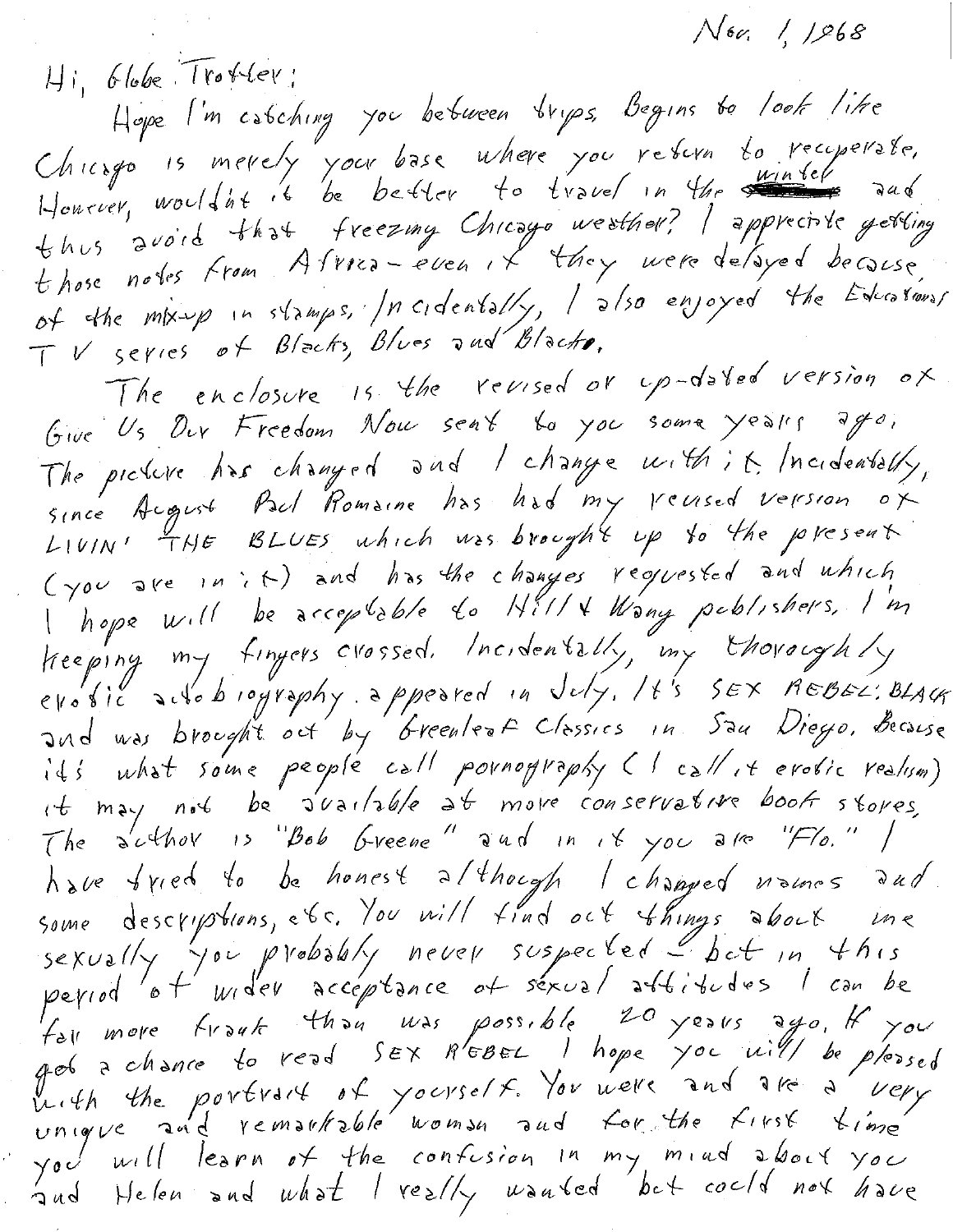because of the nature of our society. Today -or if attitudes had been different then- I nould have handled it differently, The only fiction is the last part of SEX REBEL where<br>I am supposedly in California. And, incidentally, to keep the record straight, I'm still surveying and have grite a list  $yeer.$ 

Helen is still living alone although I see her virtually every her mother and get everything straight. Houever, I am quite<br>happy with the present arrangement. I have no desire to live with her again - although she doesn't know it yet. Maut, incidentally, started at the University of Hauan this fall and is a member of the Black Students Union which, at this uriting, has brought Stoffely Carmichael here for a Sevies of lectures,

Best of everything to you and Hour husband, little<br>Paul, your daughter and grandchild (children?) You know I must be unusually fond of you to have to write to you  $F_{Yz}$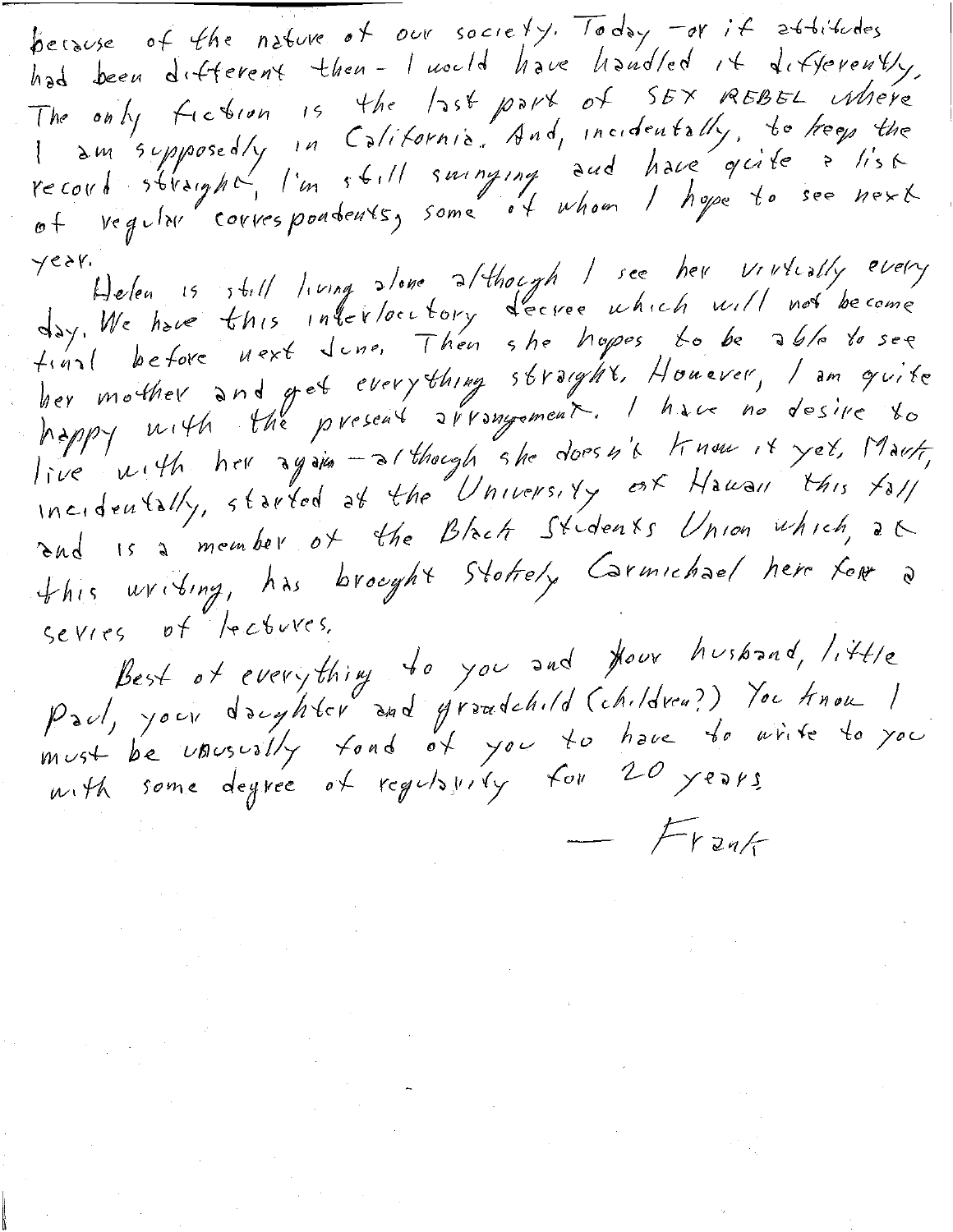di ke make wa wing miku kun

October 27, 1982

Desvest Margaret: At 1388 we have something again on which we con cooperate Of course Ms and in 10 poems with the essential information by your deathine of Dea 30 hope we will be supplied. or so Did you must have Hogon a couple of your live his declerate it Indiana U. Isaal him a couple at traffes with manys to his long list of givestime and hove a reloxed copy of his freelise, It has since been revised and will appeal as a book heart Spring.<br>How he as going to white and that Book begin the be another long vound of questions. He would are to MENTAL WILLOW Title value. He got a copy Couple et months appellation from the at Roboevs. University who said, he cansideved in burt reprens of 322 records in my AND column "exceedingly article" and to the point / Is now wouldry on a ph. D. and kal deen able to<br>yead old control at plack weekhed. He considers<br>me an actholity and asked me a whole sex of in.<br>questions would mention a letter from a University of Missouri prof when sloing a book on Jack Couroy.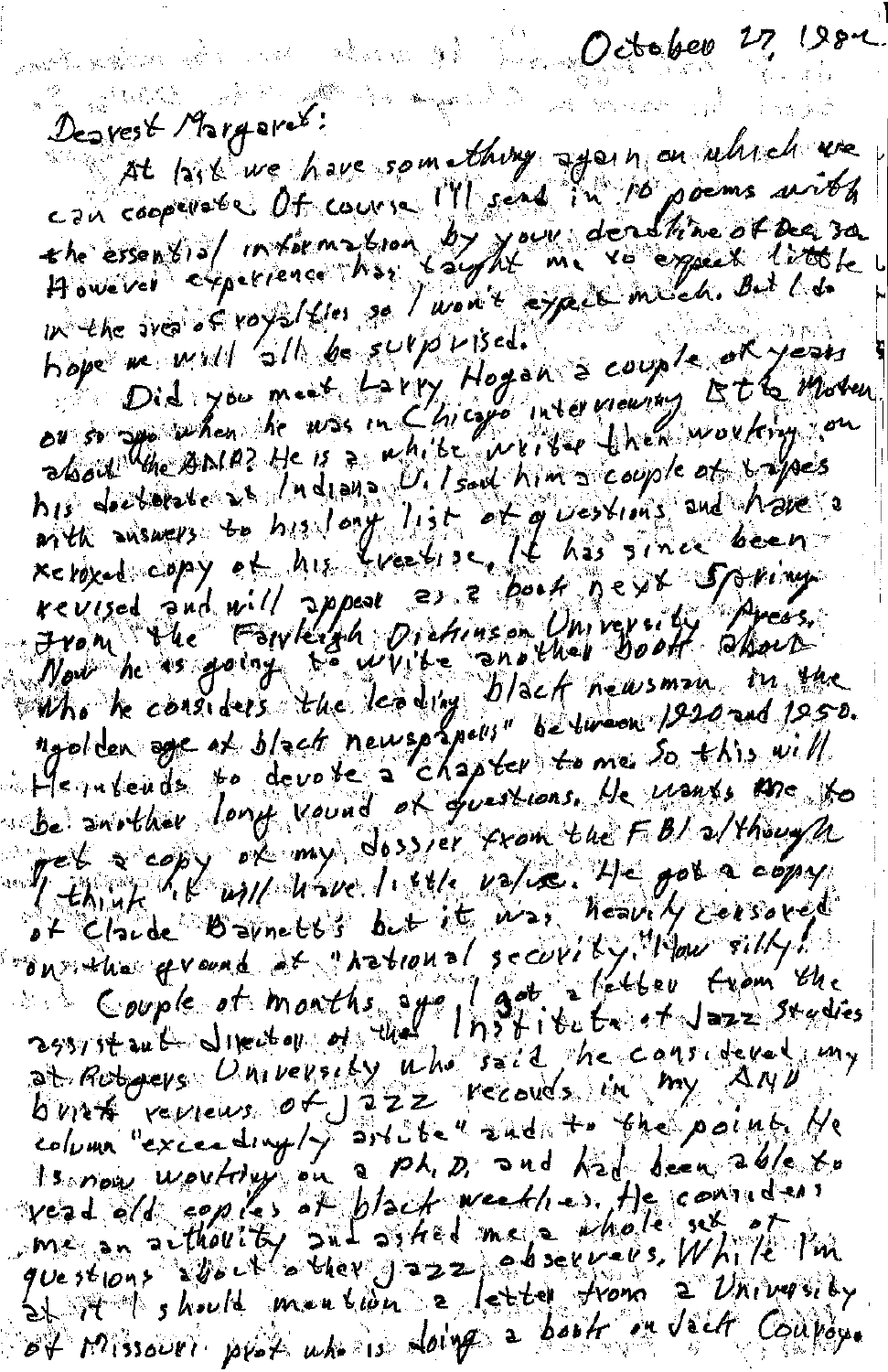Jack half supported he aroube me doo information the boes, neglectedly you kemember John Elger<br>Tidwell et the University of Hentweh who<br>ist my subdiography, Livin The Bluess Tidwell, Bos not made un 12 mind about publishing it distronage of American Writers to be published not Exitigees et my work liked neur seen. Labor de shout your contined soccess, both personally and with concentration and determination to get the dollar support you have won, but you had the native lber confratolations, Speaking of Helen, the vensions chouse Nou de jet avoirs. En tents you are not<br>the alls on your time do take you allowed but The U.S. I shall learn rolling to your community<br>away from active sine way the free would<br>children, see your daughter and growd<br>children, see your daughter and growd<br>one of my furned call may soon results Marry a French Countries My long son Marty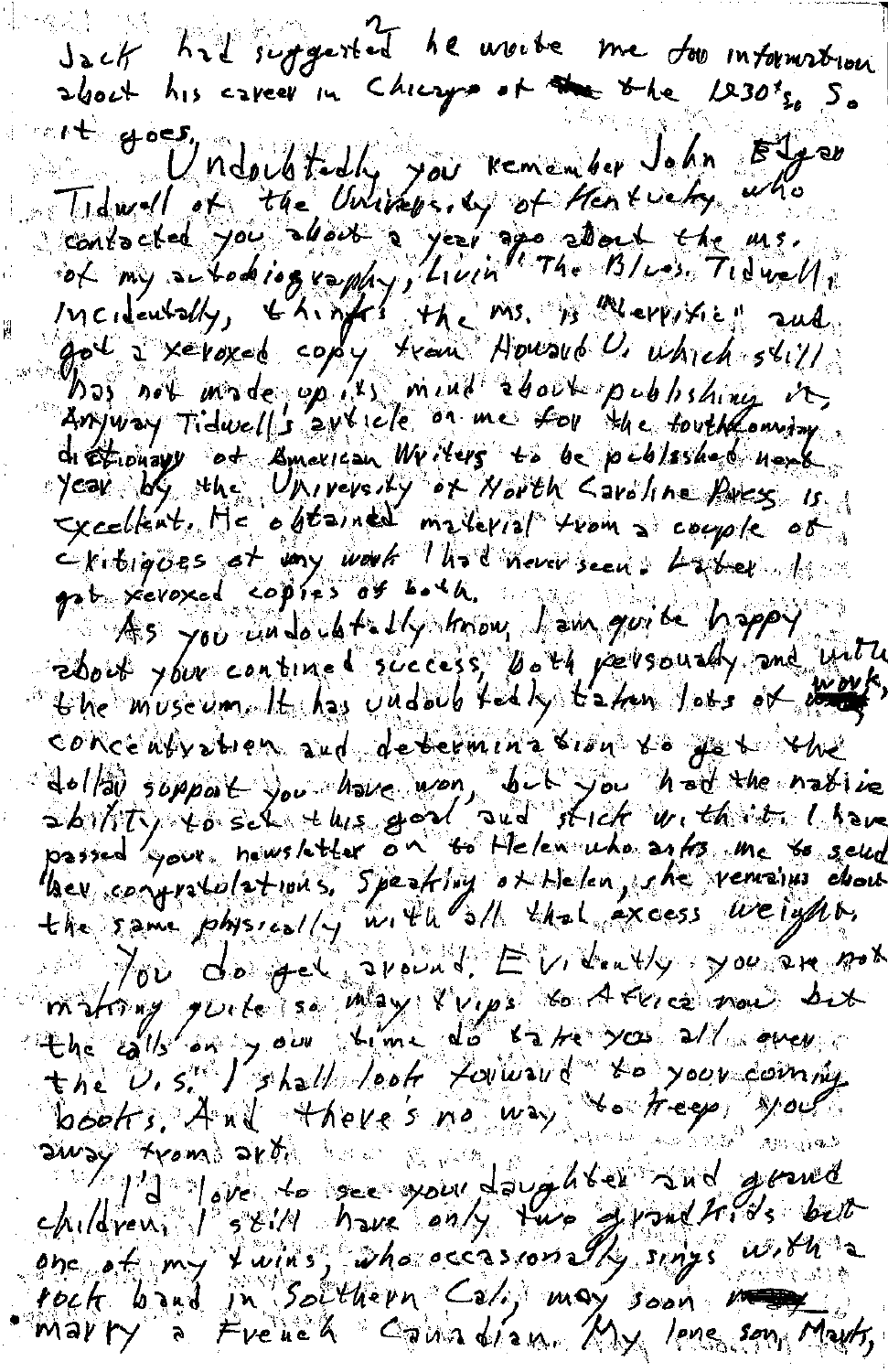still in the air force; yot his bachelovis on and plans to work for his M.A. He went drown the way, his school is University of Mary Faul He also was elected to Phi Kappa, Phi. Since they be has decided to suritch trong his assignments in the business office to the intelligence druism Cugh!) and he and his wife were sent to Tapas for special training. I am not enthused over his new specially what he is my son and has his And I think all my kids have become adjusted to my own personal Youth Moremeus. Curvently my No. I wannou here is a gorgeous<br>and sexy girl with a face quite like Brooke<br>Shields who became 17 two weeks are there, But gives here develops both early and rajo: Ily. I have<br>had my exe on her since I first sour her at 13, I knew March of this year and then things began. When had a has now calmed four but we still maintain a "worthing"  $s_{p}$ anish, Swedish aud Vish, Amy way this brings you up to date on my main poems, etc., to you by your deadline. Memutile, my best to Charles and Marion. Oceans of love

Frank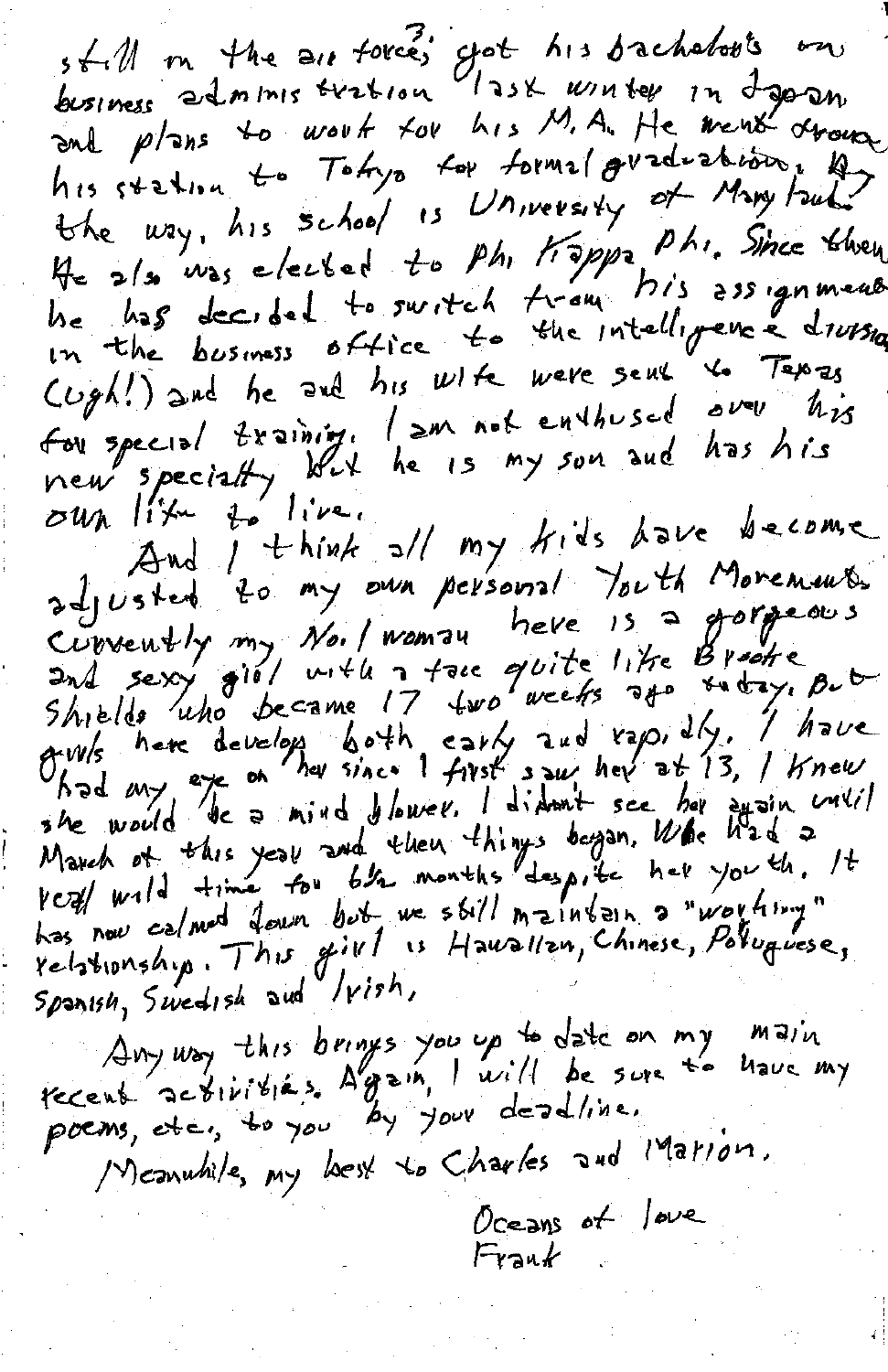## Hi, Globe Trotter:

Hope I'm catching you between trips. Begins to look like Chicago is merely your base where you return to recuperate. However, wouldn't it be better to travel in the winter and thus avoid that freezing Chicago weather? I appreciate getting those notes from Africa – even if they were delayed because of the mix-up in stamps. Incidentally, I also enjoyed the educational TV series of *Blacks, Blues and Black*.

The enclosure is the revised or updated version of Give us Our Freedom Now sent to you some years ago. The picture has changed and I change with it. Incidentally, since August **Bill** Romaine has had my revised version of *LIVIN'* THE BLUES which was brought up to the present (you are in it) and has the changes requested and which I hope will be acceptable to Hill & Wany publishers. I'm keeping my fingers crossed. Incidentally, my thoroughly erotic autobiography appeared in July. It's SEX REBEL: BLACK and was brought out by Greenleaf Classics in San Diego. Because it's what some people call pornography, (I call it erotic realism) it may not be available at more conservative book stores. The author is "Bob Greene" and in it you are "Flo." I have tried to be honest although I changed names and some descriptions, ect. You will find out things about me sexually you probably never suspected – but in this period of wider acceptance of sexual attitudes I can be far more frank than was possible 20 years ago. If you get a chance to read *SEX REBEL* I hope you will be pleased with the portrait of yourself. You were and are a very unique and remarkable woman and for the first time you will learn of the confusion in my mind about you and Helen and what I really wanted but could not have because of the nature of our society. Today – or if attitudes had been different than – I would have handled it differently. The only fiction is in the last part of *SEX REBEL* where I am supposedly in California. And, incidentally, to keep the record straight, I'm still swinging and have quite a list of regular correspondents, some of whom I hope to see next year.

Helen is still living alone although I see her virtually every day. We have this interlocutory decree which will not become final before next June. Then she hopes to be able to see her mother and get everything straight. However, I am quite happy with the personal arrangement. I have no desire to live with her again – although she doesn't know it yet. Mark, incidentally, started at the University of Hawaii this fall and is a member of the Black Students Union which, at this writing, has brought Stokely Carmichael here for a series of lectures.

Best of everything to you and your husband, little Paul, your daughter and grandchild (children?) You know I must be unusually fond of you to have to write to you with some degree of regularity for 20 years.  $-$  Frank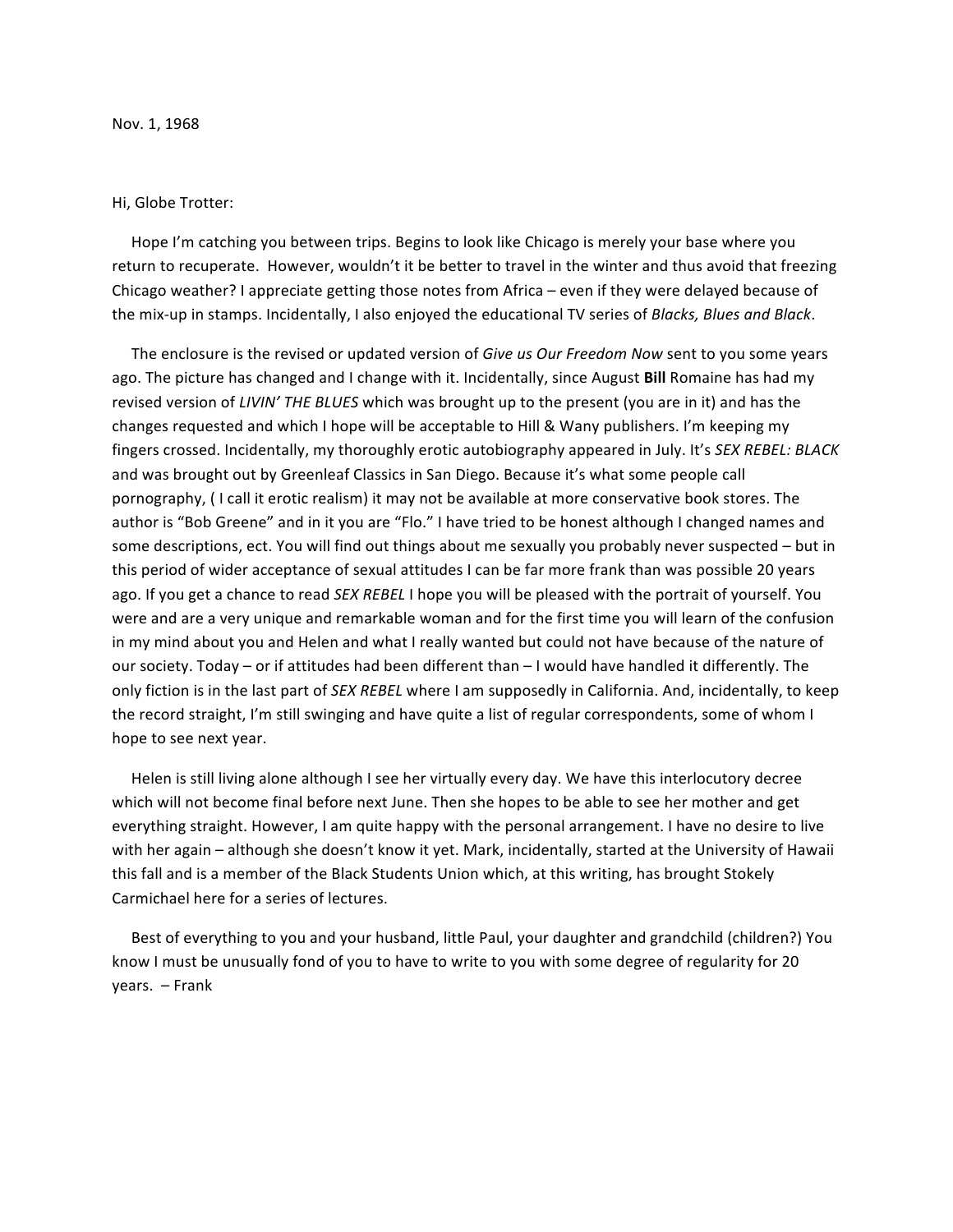## Dearest Margaret:

At last we have something again8 on which we can cooperate. Of course I'll send in 10 poems with the essential information by your deadline of Dec  $30<sup>th</sup>$ . However experience has taught me to expect little in the area of royalties so I won't expect much. But I do hope we will all be surprised.

Did you meet Larry Hogan a couple of years or so ago when he was in Chicago interviewing ????? Mother about the ANA? He is a white writer then working on his doctorate at Indiana U. I sold him a couple of tapes with answers to a long list of questions and have a Xeroxed copy of his treatise.

. It has since been revised and will appear as a book next spring from the Farleigh Dickinson University Press. Now he is going to write another book about who he considers the leading black newsman in the "golden age of black newspapers" between 1920 and 1950. He intends to devote a chapter to me. So this will be another long round of questions. He wants me to get a copy of my dossier from the FBI although I think it will have little value. He got a copy of Claude Barnett's but it was heavily censored on the grounds of "national security." How silly!

Couple of months ago I got a letter from the assistant director of the Institute of Jazz Studies at Rutgers University who said he considered my br??? reviews of jazz records in my ANA column "exceedingly astute" and to the point. He is now worthy of a Ph.D. and had been able to read old copies at black weeklies. He considers me an authority and asked me a whole set of questions about other jazz observers. While I'm at it I should mention a letter from a University of Missouri poet who is doing a book on Jack Couroxo. Jack had suggested he wrote me for information about his career in Chicago of the 1930's so it goes.

Undoubtedly, you remember John Edgar Tidwell of the University of Kentucky who contacted you about a year ago about the ms. Of my autobiography, *Livin' the Blues*. Tidwell, incidentally, thinks the ms. Is "terrific" and got a Xeroxed copy from Howard U. which still has not made up it's mind about publishing it. Anyway Tidwell's article on me for the forthcoming dictionary of American Writers to be published next year by the University of North Carolina Press is excellent. He obtained material from a couple of critiques of my work I had never seen. Later I got Xeroxed copies of both.

As you undoubtedly know, I am quite happy about your continued success, both personally and in the museum. It has undoubtedly taken lots of work, concentration and determination to get the dollar support you have won, but you had the native ability to see this goal and stick with it. I have passed your newsletter on to Helen who asks me to send congratulations. Speaking of Helen, she remains about the same physically with all that excess weight.

You do get around. Evidently you are not making quite so many trips to Africa now but the calls on your time do take you all over the U.S. I shall look forward to your coming books. And there's no way to keep you away from art.